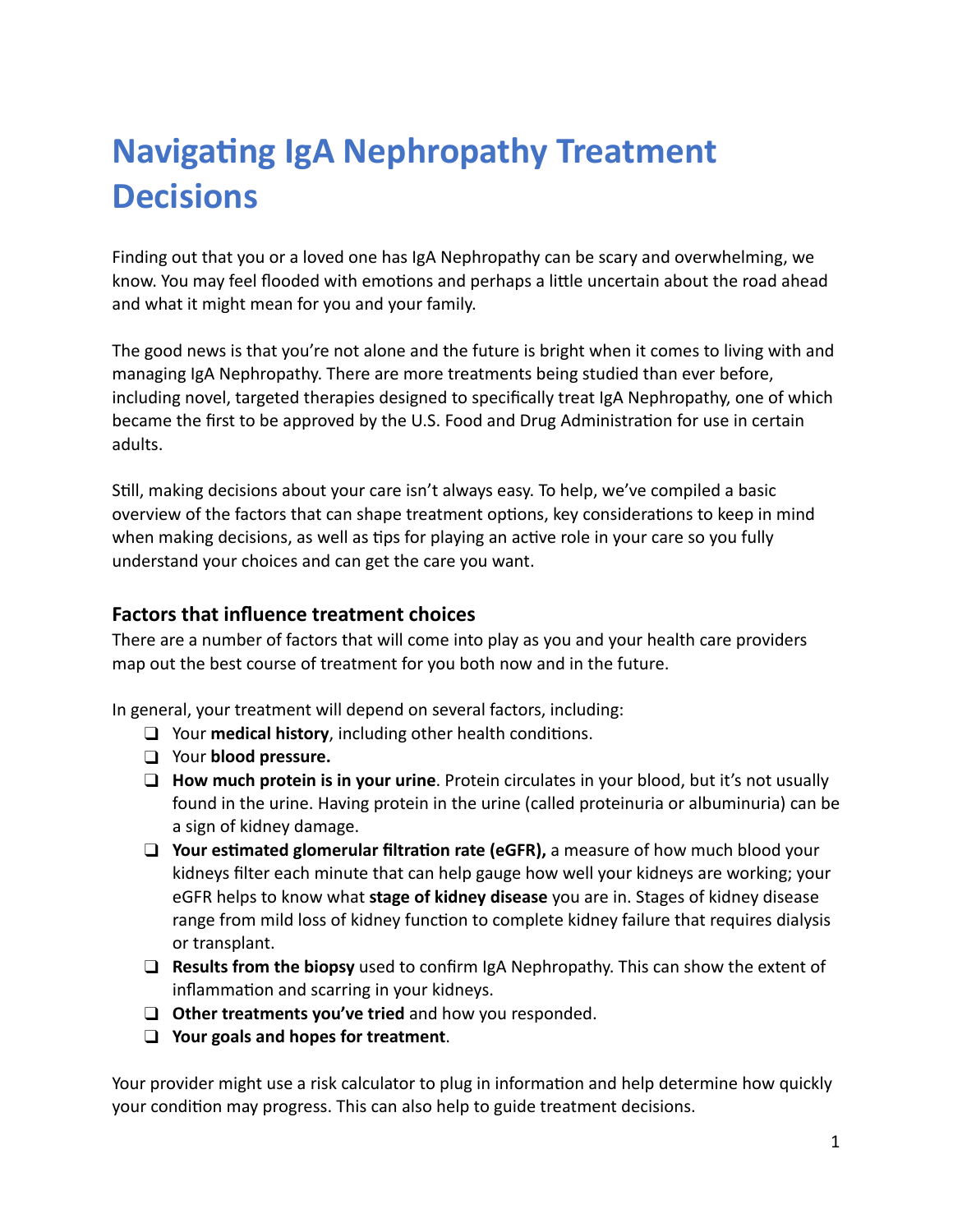Understanding all of the treatment options that can help to manage IgA Nephropathy can help you ask the right questions and advocate for yourself, especially if there are avenues that better suit your needs.

## **Understanding your treatment options**

The ultimate goal of treatment is to help you feel better, help control the symptoms of IgA Nephropathy and/or prevent or delay end-stage kidney disease.

Treatment of IgA Nephropathy involves a combination of therapies, including health lifestyle and typically several medications that are used for other reasons. Sometimes there is a clear recommendation for treatment and in other cases you might be given a choice between different therapies.

### **Lifestyle changes**

A healthy lifestyle can help manage IgA Nephropathy. For example:

- Eating healthy—Keep your food choices low-sodium (which can help reduce fluid retention), and focus on making plant-based foods the main feature of your meals and limit heavy meals
- Limiting alcohol
- Getting regular physical activity
- Maintaining a healthy weight
- Managing stress and getting high quality sleep
- Not using tobacco

Ask your nephrologist where to start and try not to make too many changes at once.

#### **Medications**

Medications are coupled with lifestyle changes to help protect the kidneys and help you feel better. Most people with IgA Nephropathy take several medications. They can help:

- **Reduce protein in the urine**.
- **Lower blood pressure** to help protect the kidneys. Not only can high blood pressure damage the kidneys, but the effects of IgA Nephropathy can raise blood pressure too, placing continued strain on the kidneys. Blood pressure medicines called ACE-inhibitors (medications ending in -pril) or an ARBs (medications ending in -sartan) are commonly used, ideally at the highest dose you can take.

Other medications might be added to meet your blood pressure goal, including spironolactone or aldactone. These also help to reduce the amount of protein in the urine. People with IgA Nephropathy are often asked to monitor their blood pressure daily.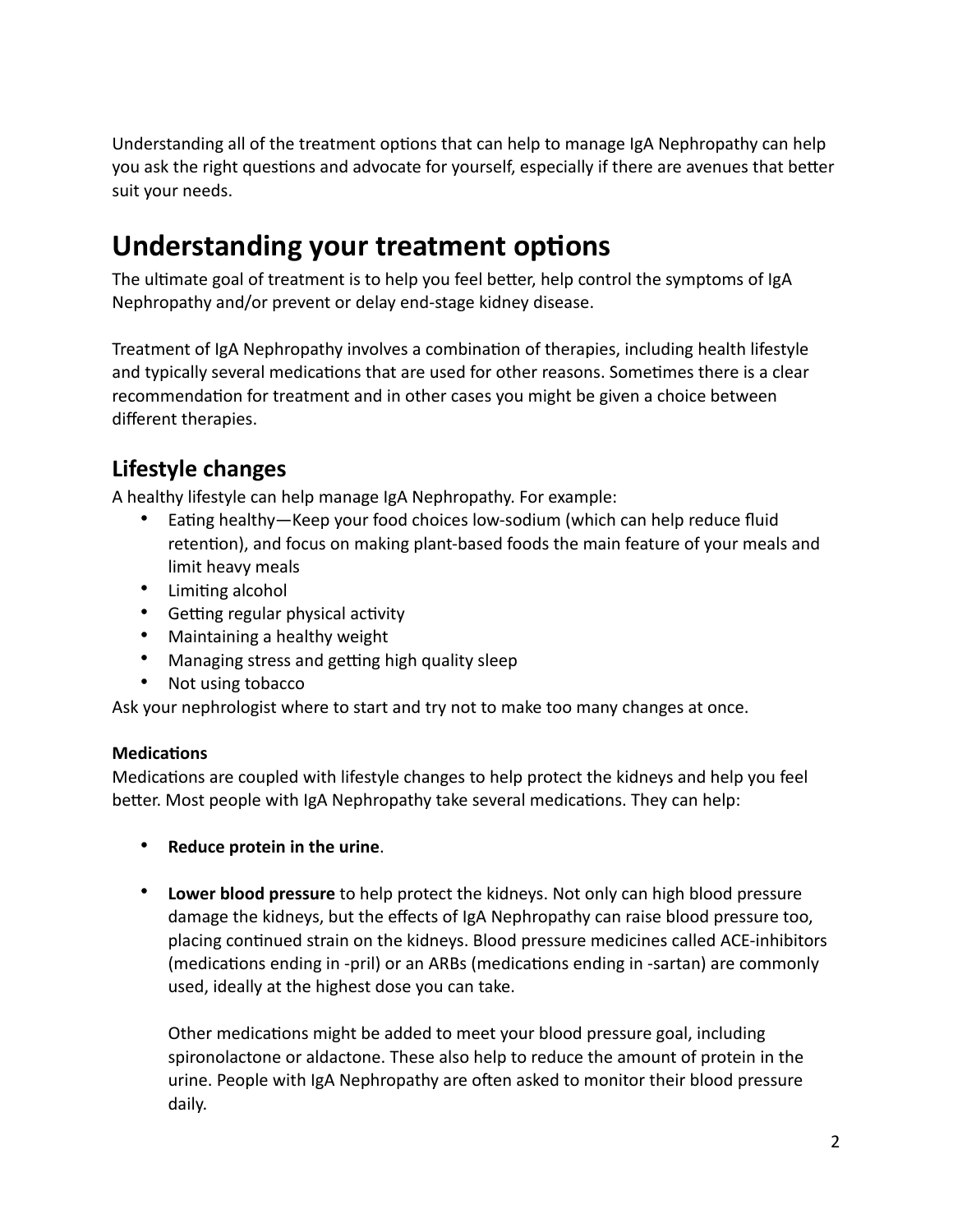- **Remove excess fluid in the body** with diuretics, also called water pills. Because the kidneys aren't working as well, your body may hold onto fluid and you may notice puffiness or swelling in your legs or ankles (called edema). Diuretics help the body excrete the fluid through the urine.
- Lower the chance of poor outcomes, including hospitalizations or the need for advanced therapies. SGLT2 inhibitors, which were initially developed for diabetes, are increasingly being used to slow the progression of kidney disease and protect the kidneys.
- **Reduce blood cholesterol levels** to slow the progression of kidney damage and heart or blood vessel disease. Over time, cholesterol can build up in the artery walls, making it harder for your blood to flow freely. A statin is often started first and other non-statin treatments may be added.
- **Calm the body's immune system and reduce inflammation**, generally by prescribing a corticosteroid or similar medication. The use of systemic steroids is suggested, but not recommended based on clinical guidelines, so it's important to carefully review the pros and cons of using them and the choice is very individual. Newer medicines are designed to target treatment to localized areas of the gut where the condition is thought to originate.
- **Treat complications of kidney disease**, such as anemia (low red blood cell count), bone disease, heart disease, or acidosis (a build-up of acid in the blood); erythropoietin stimulating agents or iron supplements may be used to treat anemia. Vitamin D supplements can help support immune and bone health.

If you have advanced kidney disease, you'll need to learn about and consider dialysis or kidney transplantation.

**Clinical trials** are also a treatment choice for many patients. Read Considering a Clinical Trial? to see whether this might be something you are interested in.

### **Thinking through what you want from treatment**

When it comes to making treatment decision for IgA Nephropathy, focusing in on your priorities is important. Asking yourself "What do I most want to achieve from treatment?", "How will this treatment help me feel better and affect my kidney function?", and "What are the upsides and downsides of the treatment?" are all great places to start.

### **Making treatment decisions**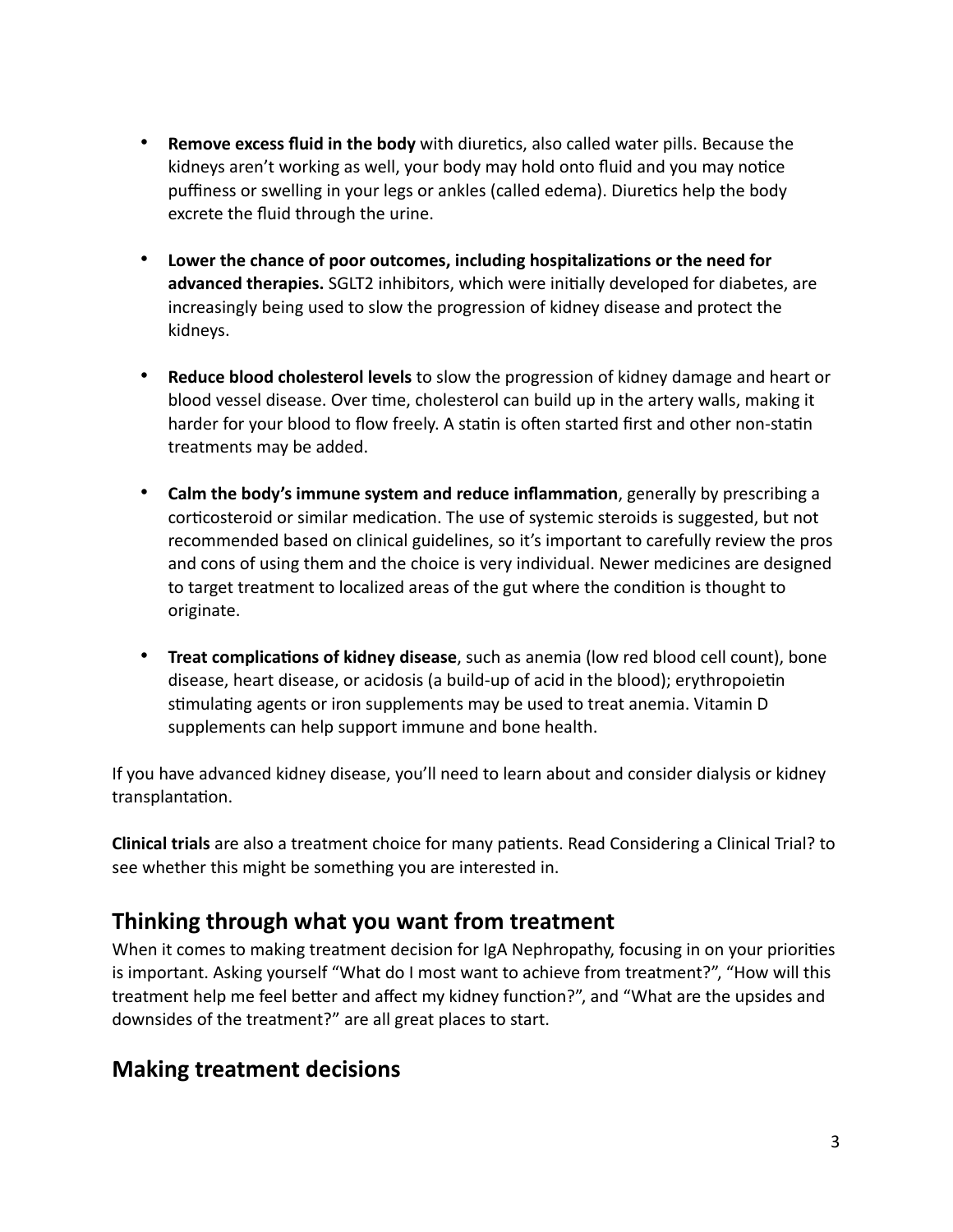Making decisions about the best treatment path can be a process. The initial step – after coming to terms with your diagnosis – is to gather as much information as you can about your treatment options. Doing so may also help you feel more in control and empowered that there are things you can do to feel better. Be sure to ask your provider how different treatments might affect your day-to-day life.

• **Make a list of the treatments** your care team is recommending—ask how to spell any words you don't know (like drug names) and be sure you understand how each treatment will work, as well as the differences between them.

Play an active role in your care from the start. Don't be afraid to ask questions until you feel fully informed about each one —you are the most important member of your care team.

- **Ask about each option. For example:** 
	- **The risks of treatment** possible short- and long-term side effects
	- The benefits of treatment how will the therapy help you feel better and/or slow declines in your kidney health or function
	- The evidence has the treatment been well-studied? How safe and effective is it? Are certain types of people more likely to benefit or not? Even if it's a new treatment for IgA Nephropathy, has it been used for other conditions?
	- **Costs** How much does the treatment cost? What will be covered by your insurance? There are prescription assistance programs that can help offset some of the cost.
	- **How the treatment is administered and if you need to travel for treatment**
	- **How it might affect other medical conditions**
	- **Your goals and personal feelings about the treatment**. Write down what you most want to achieve with treatment.
	- **Start a pro-con list** to write down and compare the benefits (pros) and downsides (cons) of each treatment. Sitting down and working on this list will also help take out some of the emotions around having IgA Nephropathy so you can focus on and decide which course you might like to take.
	- **Talk it out**. It might be helpful to talk through your treatments with someone you trust to help you sort through your thoughts and feelings too.

Remember that even after you decide on a course of treatment, care options and needs **change over time**—don't be afraid to voice your changing needs to your providers. Don't forget available treatments are likely to change over time with new treatments becoming studied in clinical trials.

Use this worksheet to keep track of treatments you've been on and how they worked.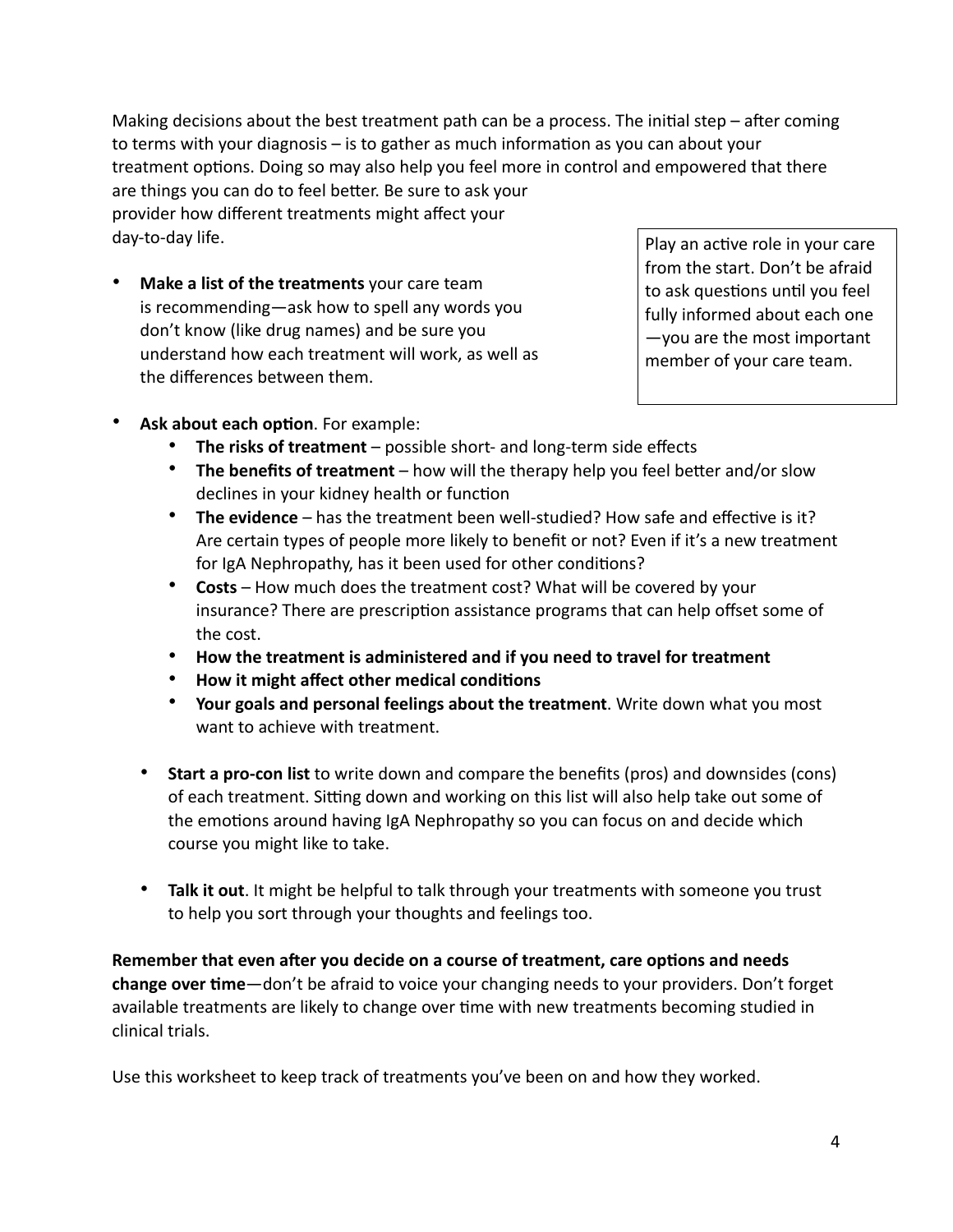Seem like a lot? That's because it is. We understand and we're here to help. To learn more, see our *Considering Clinical Trial* page and Tip Sheet for *Doing Your Own Research*.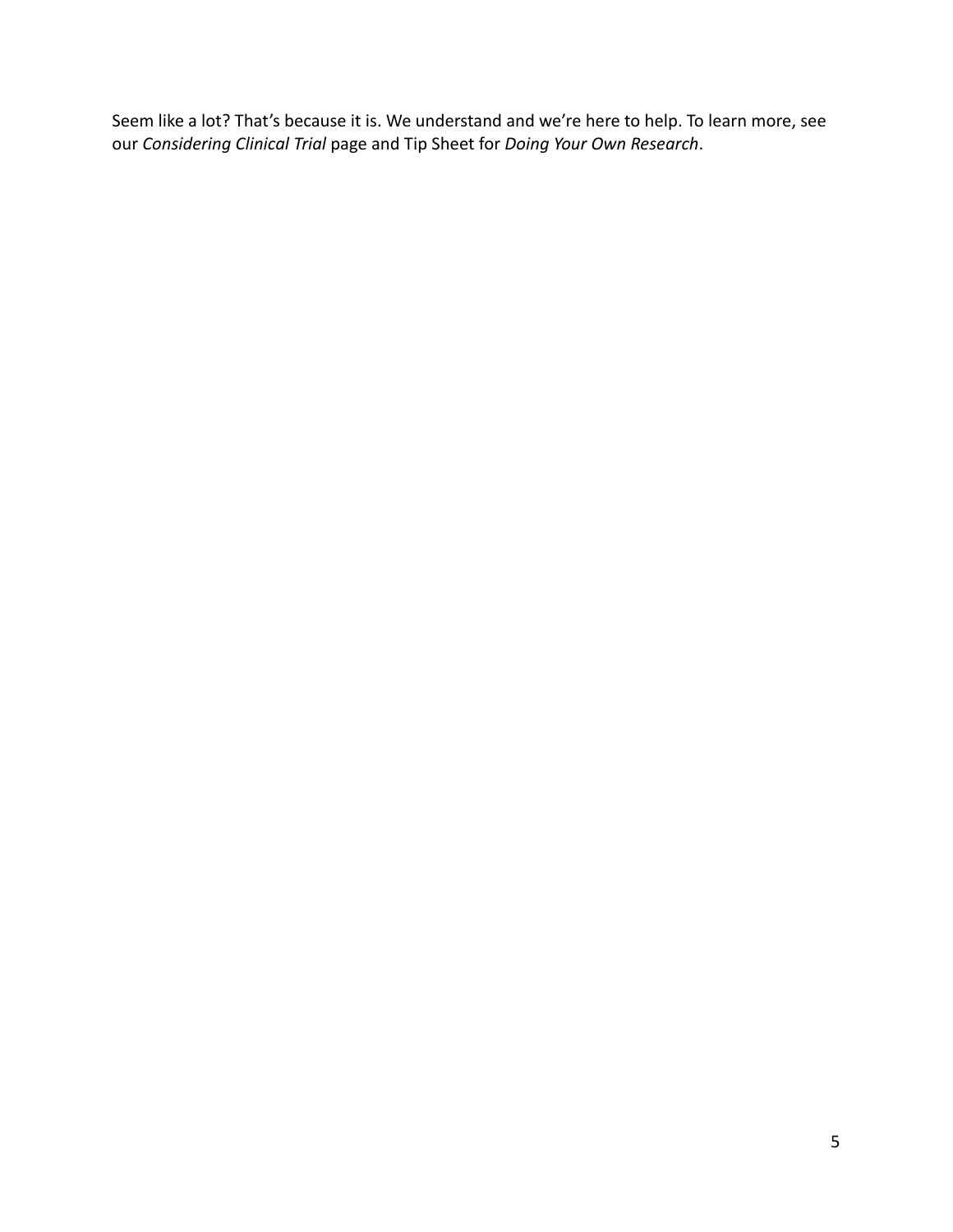## **Considering a Clinical Trial**

Clinical trials are a way to test whether a new drug, device or other type of treatment is safe for use in humans, if it has any side effects, if it works better than other treatments, and if it helps improve quality of life. While there is still no cure for IgA Nephropathy, the FDA recently [approved the first drug](https://www.fda.gov/drugs/fda-approves-first-drug-decrease-urine-protein-iga-nephropathy-rare-kidney-disease) for IgA Nephropathy based on the results of a clinical trial that found it can reduce urine protein in IgA Nephropathy in some patients.

#### **Who can take part**

If you are considering enrolling in a clinical trial, talk with your care team.

Clinical trials are designed so that participants who are included in the study are similar. This helps to ensure that the results are due to what is being studied and not to other factors or chance alone. To accomplish this, each study will outline factors that allow or prevent someone from participating (called inclusion and exclusion criteria). So in order to join a specific study, you must meet certain requirements.

Clinical trials aim to show whether a new treatment or procedure:

- Is safe
- Has side effects
- Works better than or just as well as currently available treatments
- Improves your quality of life and how you feel on a day-to-day basis
- Improves other outcomes (slows progression of kidney declines, reduces protein in the urine, improves GFR levels. etc.)

#### **Criteria may relate to**:

- Age
- Stage of kidney disease
- Recent labs, for example, how much protein is in the urine, GFR levels
- Medical history and/or previous treatments someone has tried
- Current health status, fitness, and/or functional level
- Other health conditions
- Time since last treatment

There can be some key benefits and possible risks to participating in a clinical trial.

#### **Possible benefits**

- Closer monitoring, with more frequent check-ups, lab work, and other tests
- Access to treatment that is only available as part of the trial and could be better than currently available treatments or make them more effective
- A chance to help improve treatment  $-$  and work toward a potential cure for IgA Nephropathy for patients in the future  $-$  by helping researchers gather data and better understand the disease

#### **Possible risks**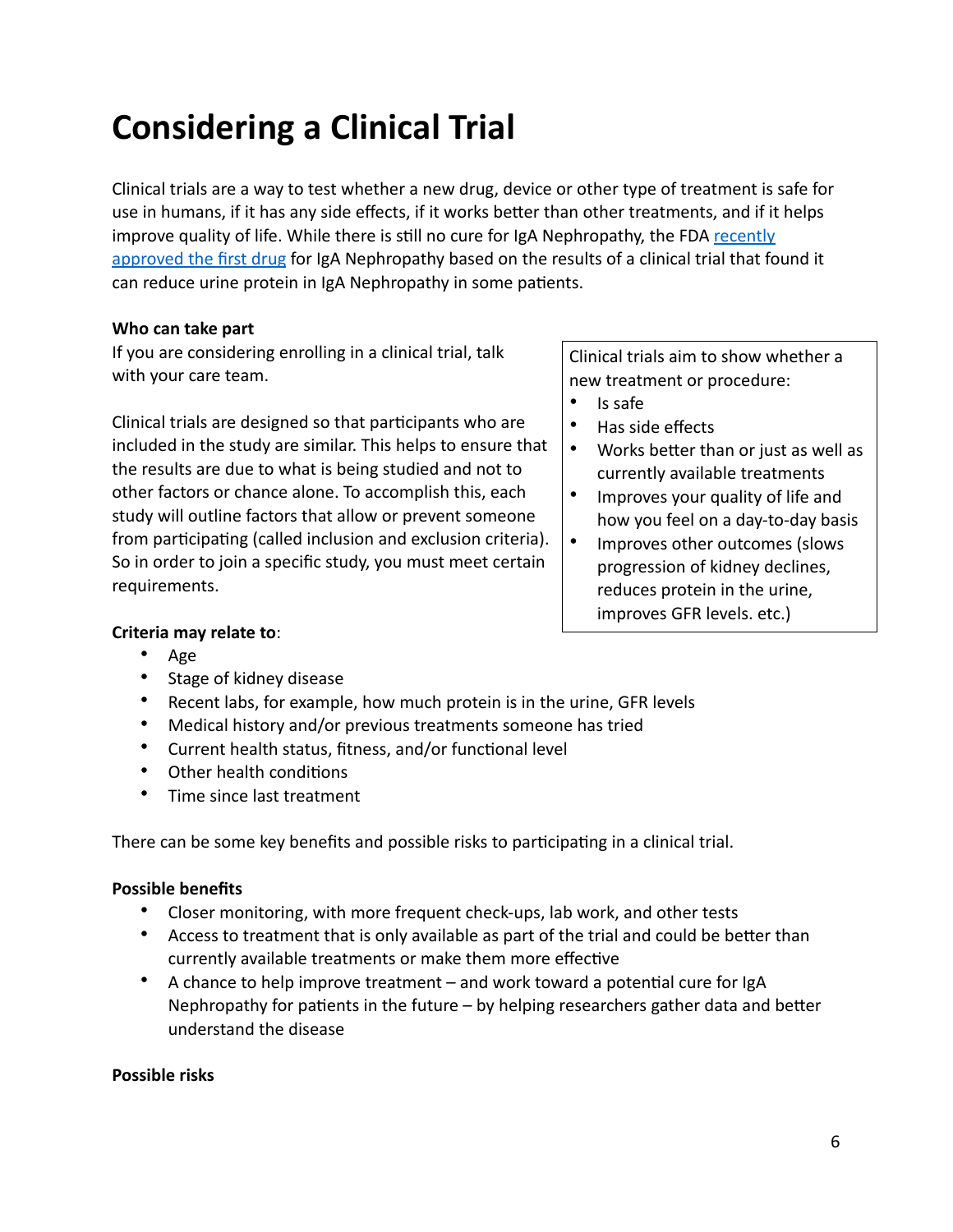- You may get a placebo (no treatment), instead of the study therapy; the investigational drug and placebo are usually added on to standard medical care
- You may experience new side effects, even though the treatment has been carefully studied in a lab before it moves to clinical trials
- You may not respond to the new treatment
- In some cases, health insurance may not cover it
- You might need to travel and study-related appointments or additional follow up can take more your time.

While not all clinical studies result in new treatments (for example, the study drug may not be found to work or perhaps it has too many side effects when compared with existing treatments), this research invariably adds to our knowledge about IgA Nephropathy and helps build a comprehensive understanding of how to treat it. Amassing as much information as possible helps improve care overall, and having willing clinical trial participants is crucial to the process.

#### Getting your (informed) consent – a key first step

If you qualify for a study, one of the first things you will do is meet with the research team. They will go over the study in detail. They will also want to get written permission from you that you understand and are OK with participating in the study.

You will be given information about:

- The purpose of the study what the researchers are hoping to test or find out
- Who is eligible to take part
- What is currently known about the treatment or intervention
- Possible side effects or benefits expected
- How it is decided which study group or treatment you will be in or receive?
- How the study will be conducted and if you will know what treatment you are getting or if that information will be kept from you until the end of the study (this is called blinded); often clinical studies are done by randomly assigning participants to one of two study groups (like drawing names out of a hat), so you won't necessarily have a choice.
- What are the expected costs?
- How will information about me be kept private?
- Your rights and how information about you is protected and that you are able to leave the trial at any time

#### **Question to ask**

Remember, it is always your choice to join a clinical trial. So take the time you need to learn about the study and ask questions.

• What are the risks? What do we already know about the drug or other treatment being tested?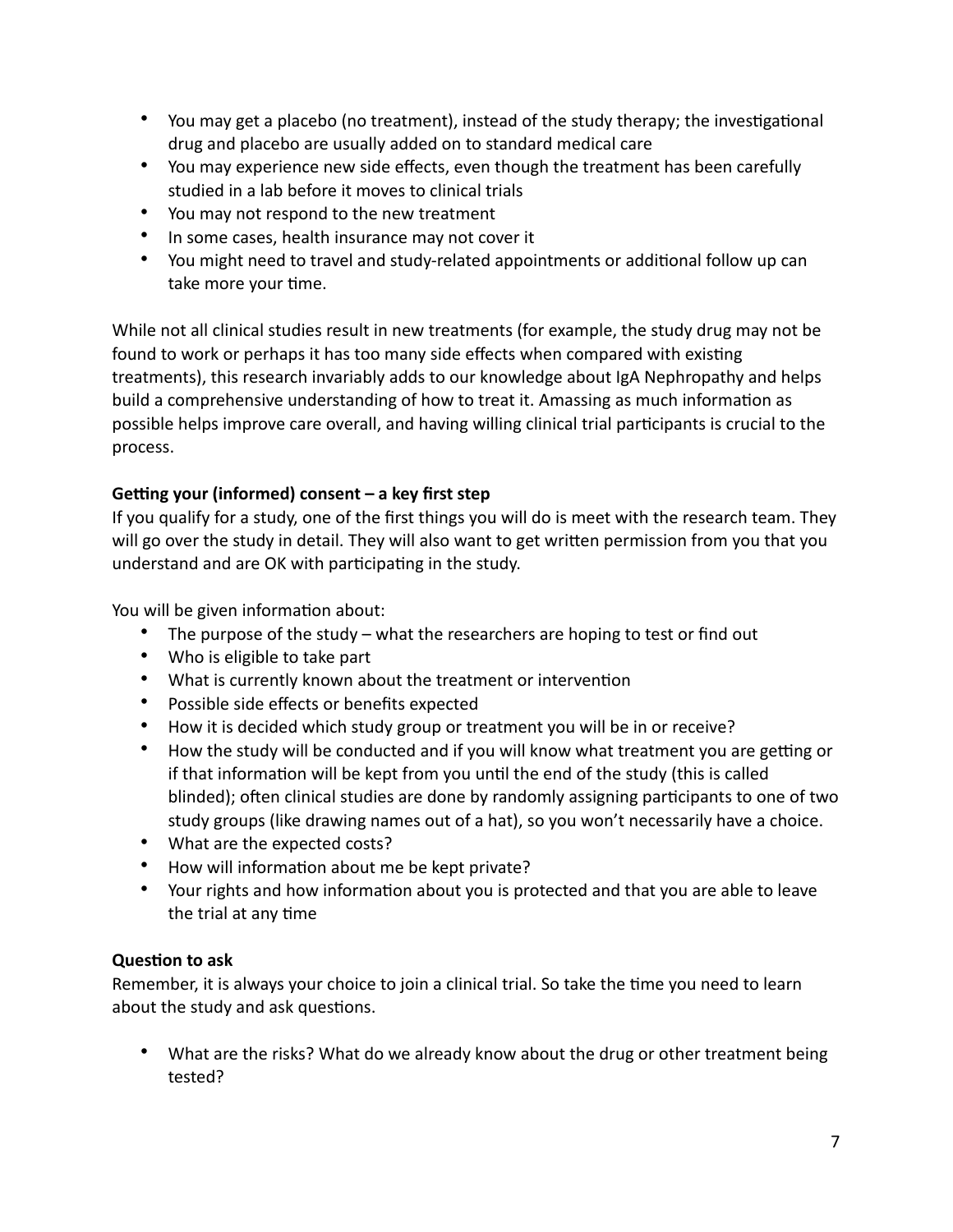- How might the study drug improve how I feel and/or my kidney function now and over time?
- Will I know if I am receiving the study drug or placebo (an inactive treatment)?
- What phase (or stage) is the clinical trial in (studies are conducted in phases that build on one another to answer certain questions). A study may be in Phase 1, 2 or 3 or even to monitor a treatment after it is more widely available to track any long-term data on outcomes or side effects.
- Will I need to plan on extra time or travel?
- Will my insurance cover the treatment?
- How does the study team coordinate with my other doctors?
- Who should I call if I have questions or concerns once the study starts?
- If the treatment works well for me or people who are in the treatment group can I keep taking it or ask to start it after the trial ends?

If you are thinking about enrolling in a clinical trial, we have a full list of studies looking at new treatments for IgA Nephropathy on our [Clinical Trials](https://igan.org/clinical%2520trials/) page.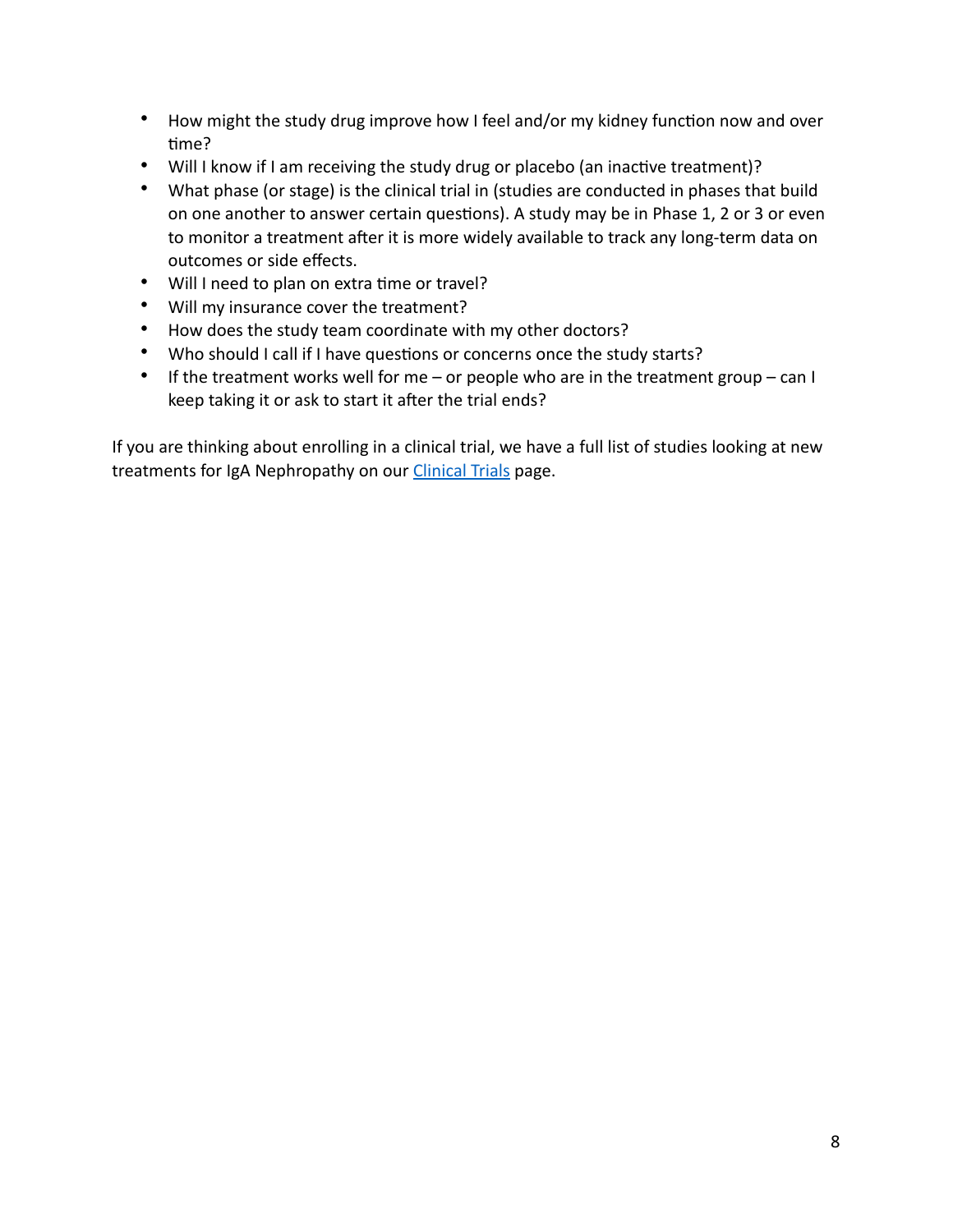## **6 Tips for Doing Your Own Research**

It's hard not to want to do your own research after learning you have a health condition like IgA Nephropathy. And while you should feel empowered to do your own research, it's also important to make sure the information you find is from credible sources (our website, among them!). Otherwise, you can wind up feeling even more overwhelmed and misled.

Here are some tips to keep in mind as you try to learn more about your condition and how it might impact your life.

1. Consider where the information is coming from and if it is a reliable source or not. There are now thousands of medical websites. Some provide reliable, up-to-date health information. Some do not. If what you're reading is from a blog, a web page with no sources credited, or something similar, it's best to do some more digging to make sure the information is accurate and not just one person's opinion.

One helpful trick is to use search terms that include reputable sources too. For example, "CDC and COVID symptoms," or "AAFP and chronic kidney disease," or "MedlinePlus and dialysis." CDC, AAFP, and Medline Plus are known to have up-to-date information that has been vetted by clinicians. As well, [MedlinePlus.gov](https://www.medlineplus.gov) is a website of the NIH's National Library [of Medicine](https://www.nlm.nih.gov); it will often generate a list of information and links to other trusted sources too, so it's often a good place to start.

An important clue to know the source of the information is to look at how the Web address ends.

- **.edu** is usually published by an organization that is associated with an educational institution such as a university
- **.gov** belongs to a governmental organization or agency
- **.org** belongs to a nonprofit, such as the IgA Nephropathy Foundation and many professional medical societies
- **.com** is usually a for-profit company
- 2. If you come across results from what seems like an exciting new study that you think **might apply to you, be sure to ask questions**. For example, how many patients were included? Were they a certain age or did they need to have a certain level of protein in the urine or stage of kidney disease to take part? While initial results of some studies are exciting (with good reason), it's important to keep them in perspective.
- 3. **Don't spend too much time researching**. Read information from a few sources that seem trustworthy. Share any information you find online with your providers. They can help put the information into context and let you know if it's accurate. Also remember that what is right for one patient may not be for another.